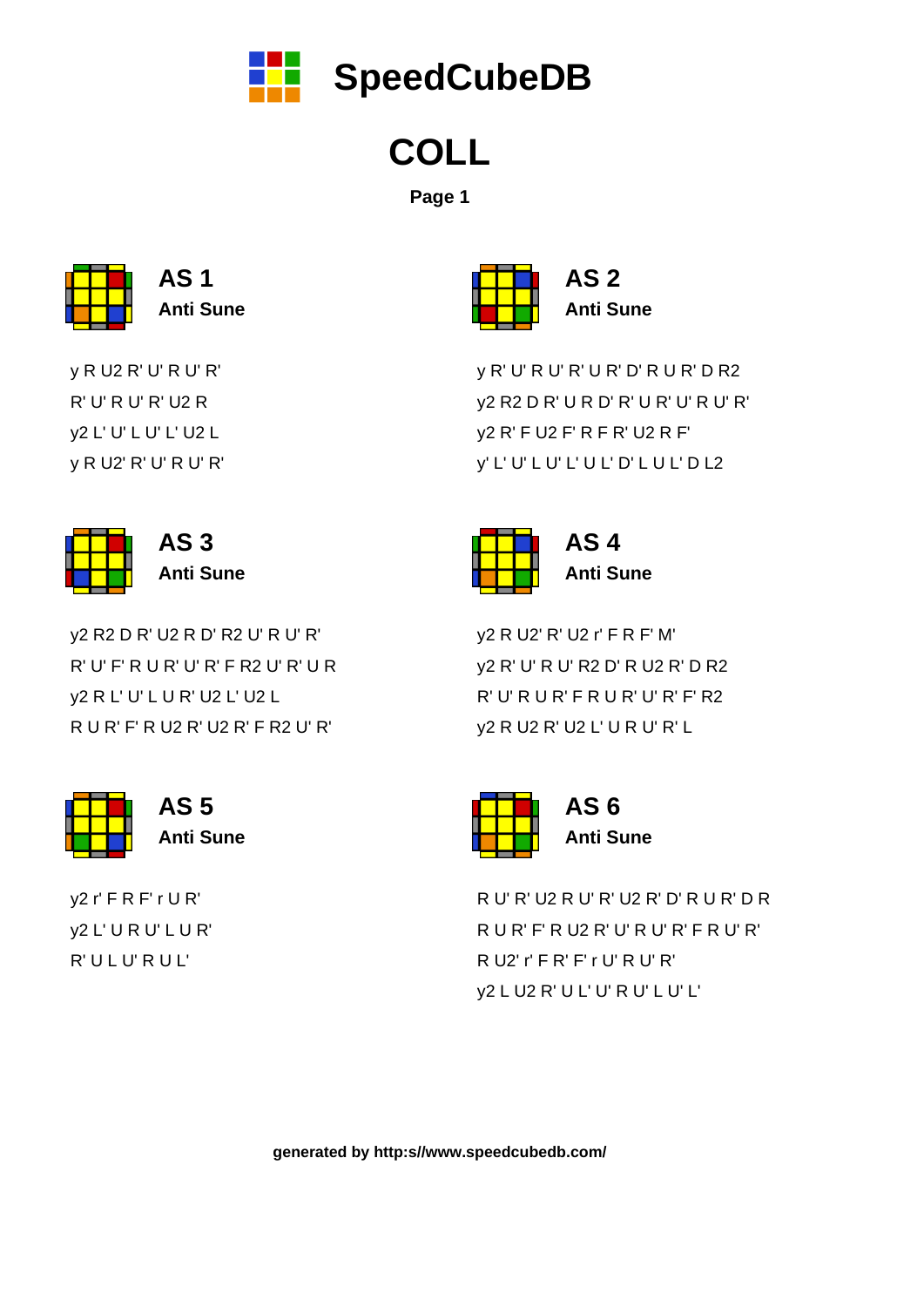R U' L' U R' U' L R U' r' F R' F' r y2 L U' R' U L' U' R z D R' U' R D' R' U R z'



L' R U R' U' L U2 R U2 R' y2 R2 D' R U2 R' D R2 U R' U R M F R' F' r U2 R U2 R' f R' F' R U2 R U2 R' U2 S'



R U R' U R U2 R' y' R' U2 R U R' U R R U R' U R U2' R' y2 L U L' U L U2 L'



y2 R U R' F' R U R' U R U2 R' F R U' R' y2 R U R' U r' F R F' r U2' R' F R U' R2 U2 R U R' U R2 U R' F' F' R U2 R' U2 R' F2 R U R U' R' F'

| S 6  |  |  |
|------|--|--|
|      |  |  |
| Sune |  |  |
|      |  |  |

y' R U R' U R U' R D R' U' R D' R2 y' F R' U2 R F' R' F U2 F' R y R' U' R U' R2 F' R U R U' R' F U2 R y2 R2 D' R U' R' D R U' R U R' U R



y2 R U R' U R2 D R' U2 R D' R2 L' U2 L U2 R U' L' U L R' L' U2 L U2 l F' L' F M' y' R' U' R U R2' F' R U R U' R' F U R

| -2          |
|-------------|
| <b>Sune</b> |

**COLL**

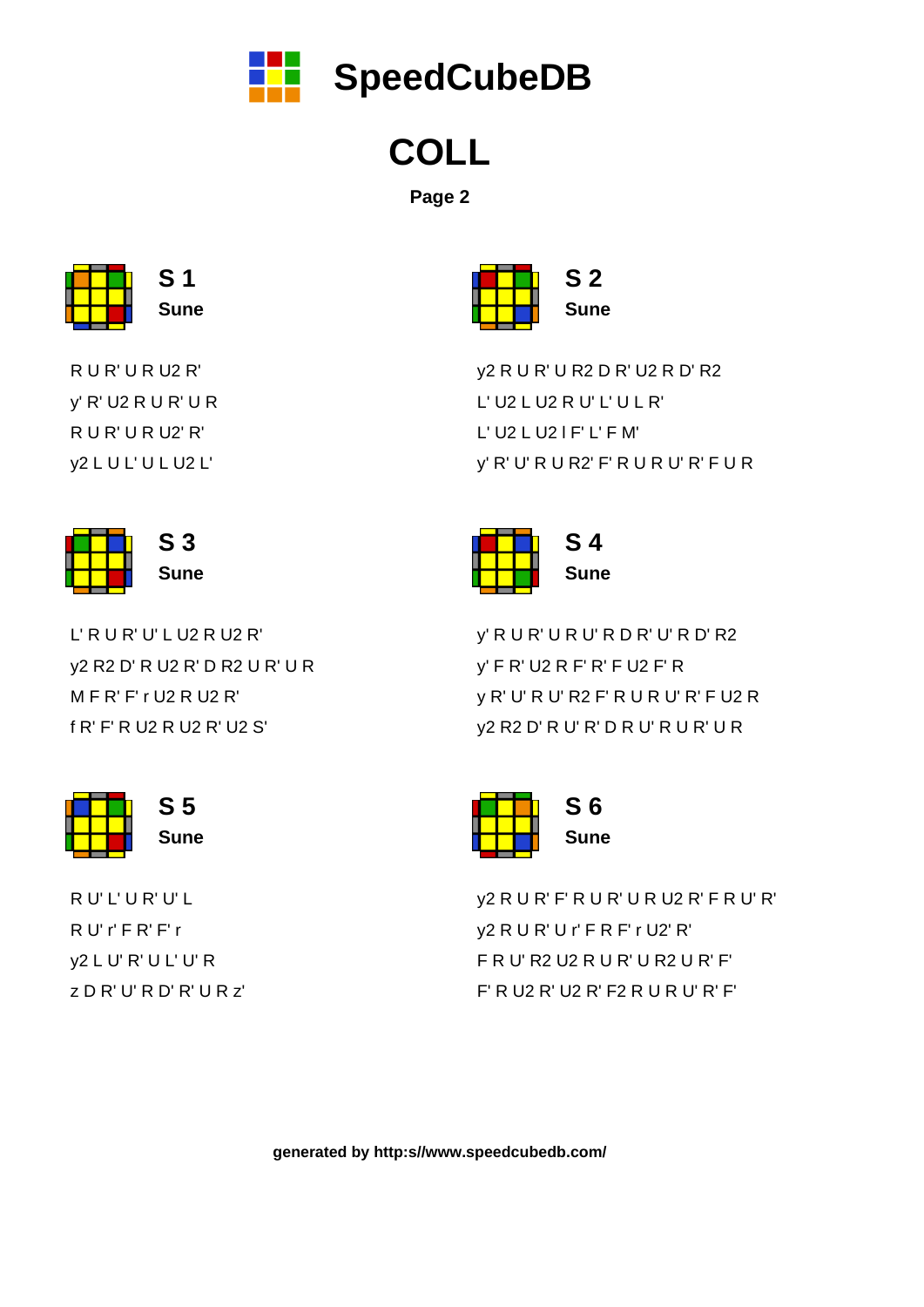y2 F' r U R' U' r' F R y x R' U R D' R' U' R D x' y' R2 D' R U' R' D R U R y' x' D R U R' D' R U' R'



y R U2 R D R' U2 R D' R2 R' F' R U R' U' R' F R2 U' R' U2 R R' F' R U R' U' R' F R2 U' R' U2' R U2 R U2 R2 D' R U' R' D R2 U' R'



y' R U R' U R U' R' U R U' R' U R U2 R' y' R U2 R' U' R U R' U' R U R' U' R U' R' R' U' R U' R' U2 R U' R U R' U R U2 R' y2 R' U2 R U R' U' R U R' U' R U R' U R



y r U2 R2 F R F' R U2 r' y' R' U' R U R' F' R U R' U' R' F R2 y r U2' R2' F R F' R U2' r' y' R' U' R U' F U' R' U' R U F'



y F R' F' r U R U' r' y2 R2 D R' U R D' R' U' R' x' R U' R' D R U R' D' x R U R' U' R' F R U R U' R' F'



R' U2 R' D' R U2 R' D R2 R' U2' R' D' R U2' R' D R2 y2 L' U2 L' D' L U2 L' D L2 y' R' U2 R U R2 D' R U R' D R2





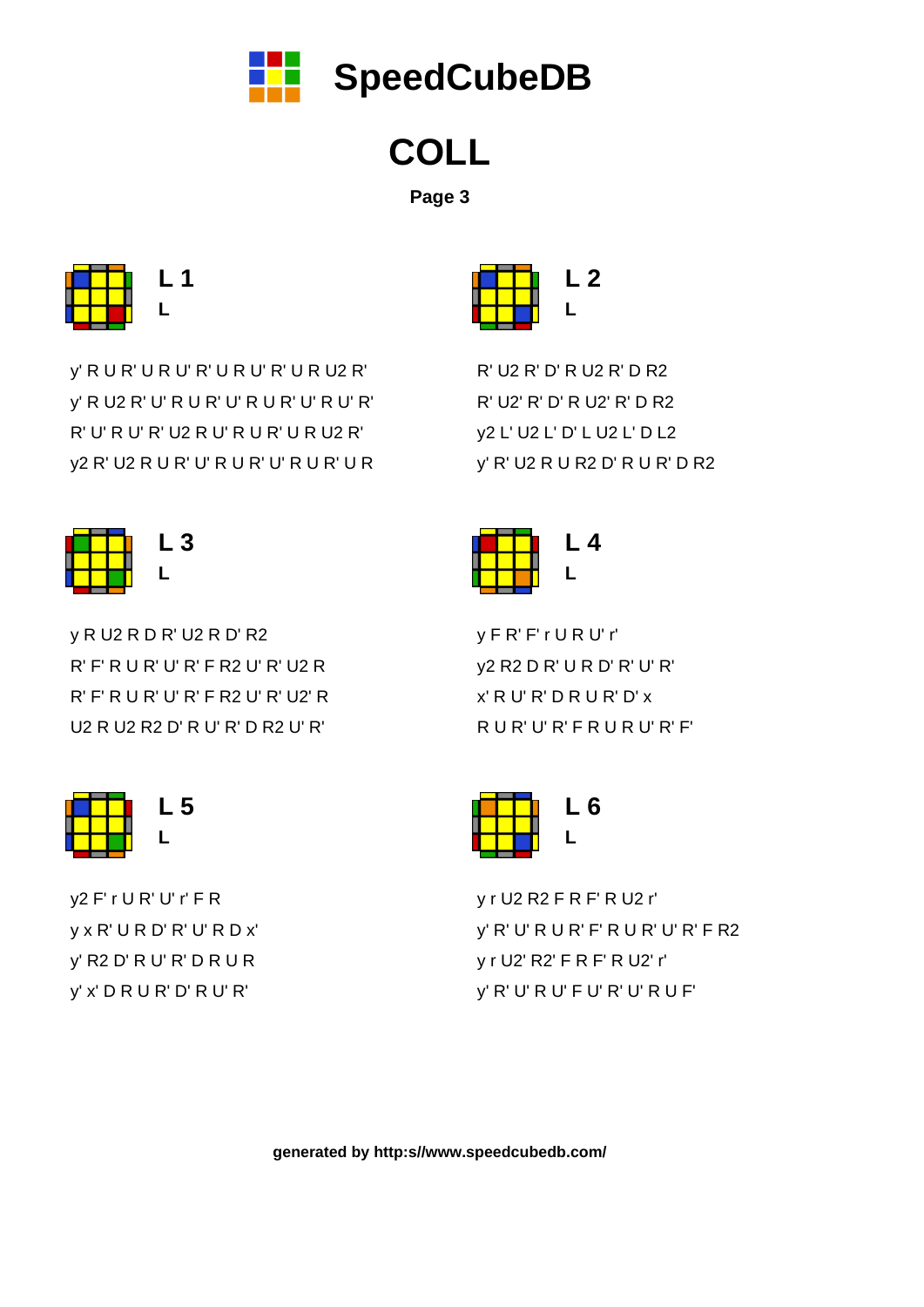R2 D' R U2 R' D R U2 R R2' D' R U2' R' D R U2' R R2' D' R U2 R' D R U2 R y2 L2 D' L U2 L' D L U2 L



y2 R2 D R' U2 R D' R' U2 R' R' U R U R' F' R U R' U' R' F R2 U' R' U' R R' U' R U' R' U2 R2 U' L' U R' U' L L2 D L' U2 L D' L' U2 L'



R' U' R U' R' U2 R2 U R' U R U2 R' y2 R U R' U R U2 R2 U' R U' R' U2 R y2 R U R' U R U2 R' U R U2 R' U' R U' R' y' R U R' U' R U' R' U2 R U' R' U2 R U R'

> R2 D' R U R' D R U R U' R' U' R R' U2 R F U' R' U' R U F' R U' R' U' R U R D R' U R D' R2 R' U2 R U2 R' F' R U R' U' R' F R2



F R U' R' U R U R' U R U' R' F' y2 R' F2 R U2 R U2 R' F2 R U2 R' y2 R U2 R' U2 L' U2 R U2 R' U2 L y' F U2 R' D' R U2 R' D R F'



R' F R U' R' U' R U R' F' R U R' U' R' F R F' R y' R' U' R F R2 D' R U R' D R2 U' F' y F U R U2 R' U R U R2 F' r U R U' r' y' r U R' U' r' F R U R' U' R F' R' U R



| U 2 |  |  |
|-----|--|--|
|     |  |  |
| U   |  |  |
|     |  |  |



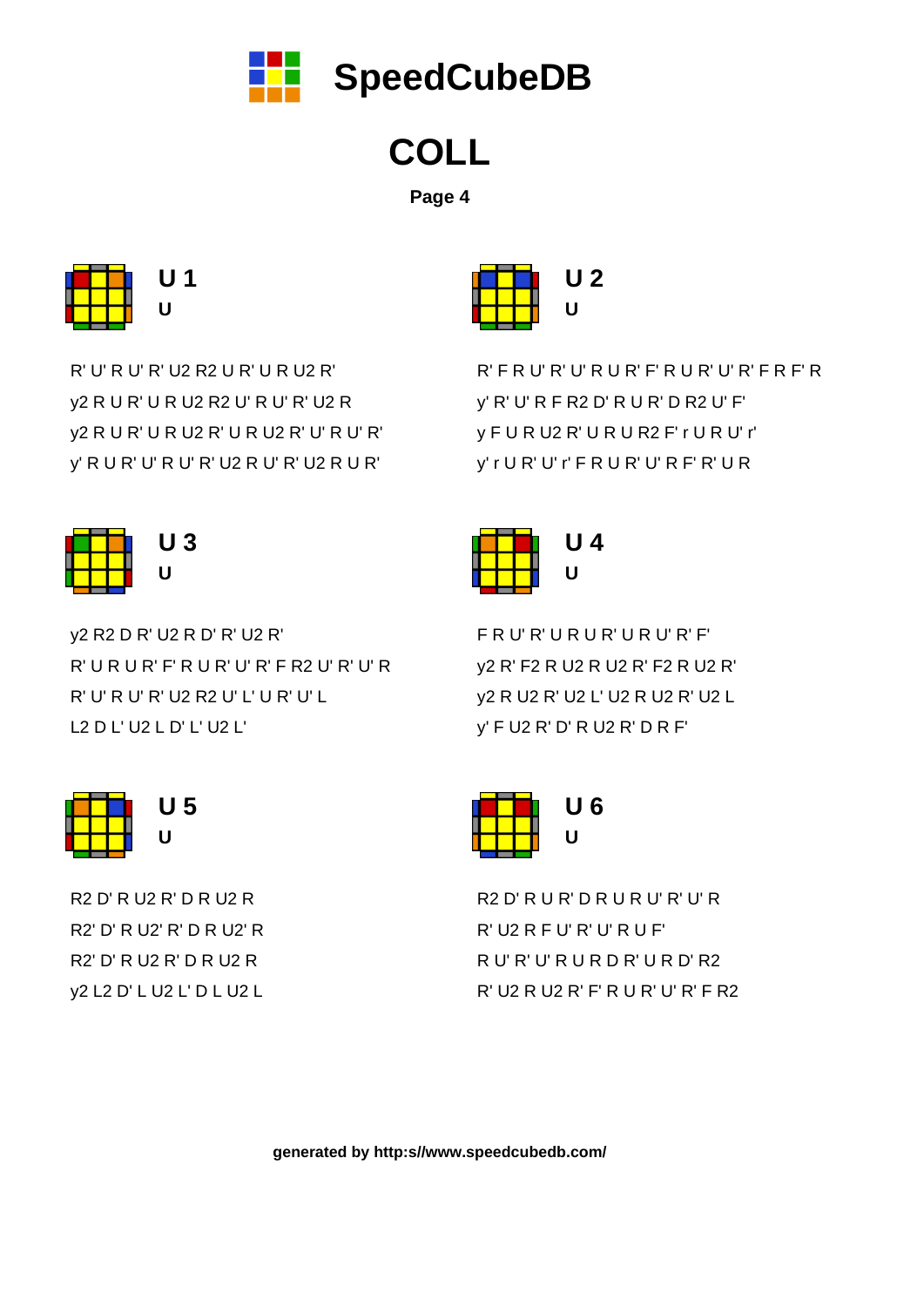y' r U R' U' r' F R F' R U R D R' U' R D' R2 y' R U R' U' L' U R U' R' L R' F' R U R' U' R' F R U R



y R' F' r U R U' r' F y l' U' L U R U' r' F y2 R' U' R' D' R U R' D R2 y2 x' R U R' D R U' R' D' x



R U2 R' U' R U' R2 U2 R U R' U R y2 R' U2 R U R' U R2 U2 R' U' R U' R' y' R U R' U R U2 R' L' U' L U' L' U2 L R U2' R' U' R U' R2' U2' R U R' U R



R' U R2 D r' U2 r D' R2 U' R y2 R U' R2 D' r U2 r' D R2 U R' y2 R' U' R U' R' U R U R' F' R U R' U' R' F R2 y R' U' R U R2' D' R U2 R' D R2 U' R' U R



y2 F R U R' U' R U' R' U' R U R' F' y R U2 R' F2 R U2 R' U2 R' F2 R y2 F R' D' R U2 R' D R U2 F' y' L' U2 R U2 R' U2 L U2 R U2 R'



R' U R U2 R' L' U R U' L y2 R' F R U R' U' R' F' R2 U' R' U2 R R' U2 R U R2 F R U R U' R' F' R y2 R U' R' U2 L R U' R' U L'





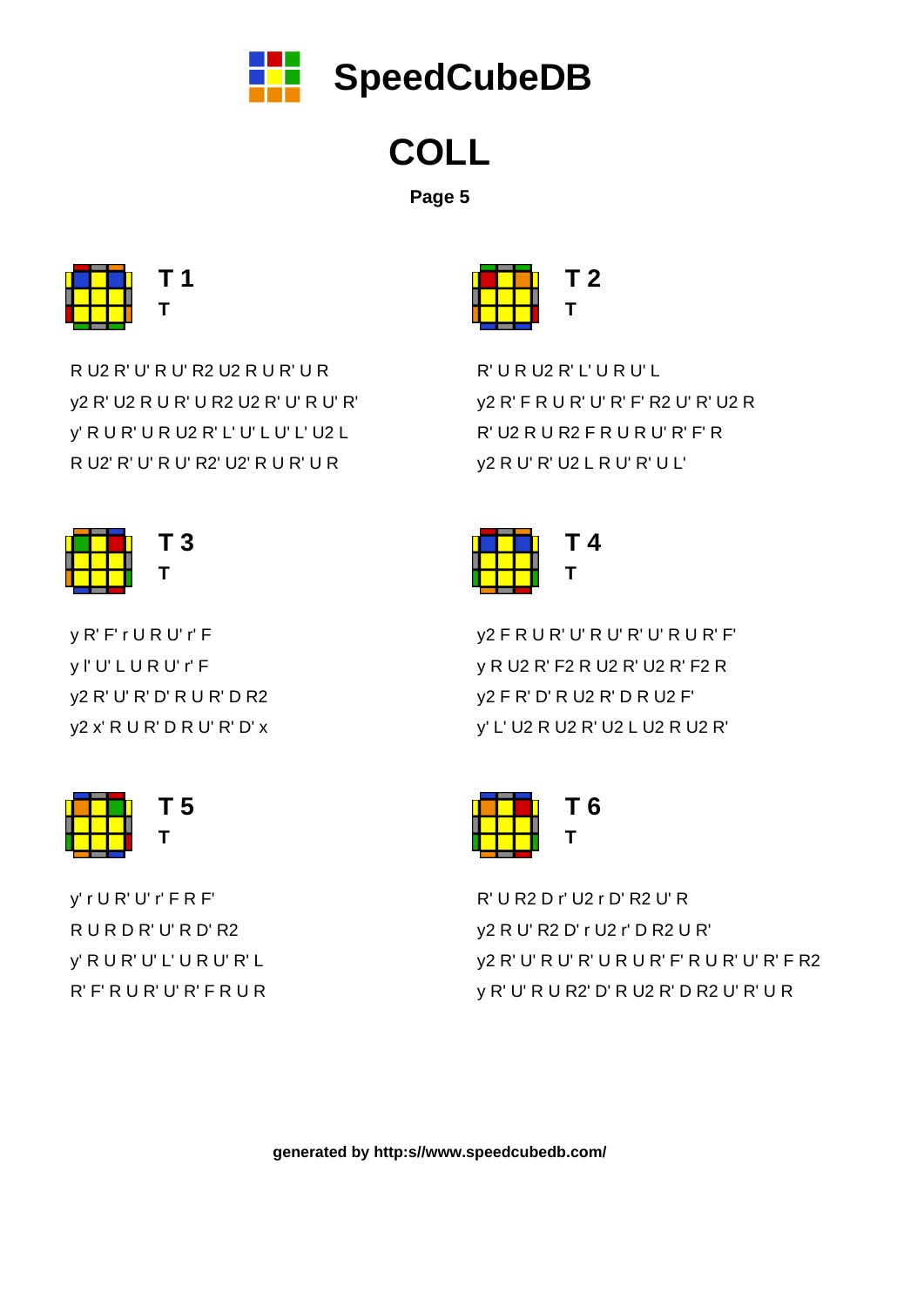R U' L' U R' U L U L' U L y' R U R' U F' R U2 R' U2 R' F R y' R U2 R' U R' D' R U2 R' D R2 U' R' y2 L' U R U' L U' R' U' R U' R'



R' U' F' R U R' U' R' F R2 U2 R' U2 R y F U R U' R' U R U2 R' U' R U R' F' y F R2 U' R2 U R2 U S R2 f' F' r U r' U' r' F r F R U R' U' F'



R U2' R2' U' R2 U' R2' U2' R R' U2 R2 U R2 U R2 U2 R' y2 L' U2 L2 U L2' U L2 U2 L' R' U2' R2 U R2' U R2 U2' R'



y' r U R' U R' F R F' R U' R' U R U2' r' R U D' R U R' D R2 U' R' U' R2 U2 R R2 D' R U R' D R U R U' R' U R U R' U R R' F' U' F U' R U S' R' U R S



R U R' U' R' F R2 U R' U' R U R' U' F' R U2 R' U' R U R' U2 r' F R F' M' R U R' U R U2 R' U' R U' L' U R' U' L y' R' U2' R U R' U R2 U' L' U R' U' L



y F U R U' R' U R U' R2 F' R U R U' R' R' F2 R U2 R U2 R' F2 U' R U' R' y2 L' U' L U L F' L2 U' L U L' U' L U F y L' U R U' L U R2 U' R U' R' U2 R